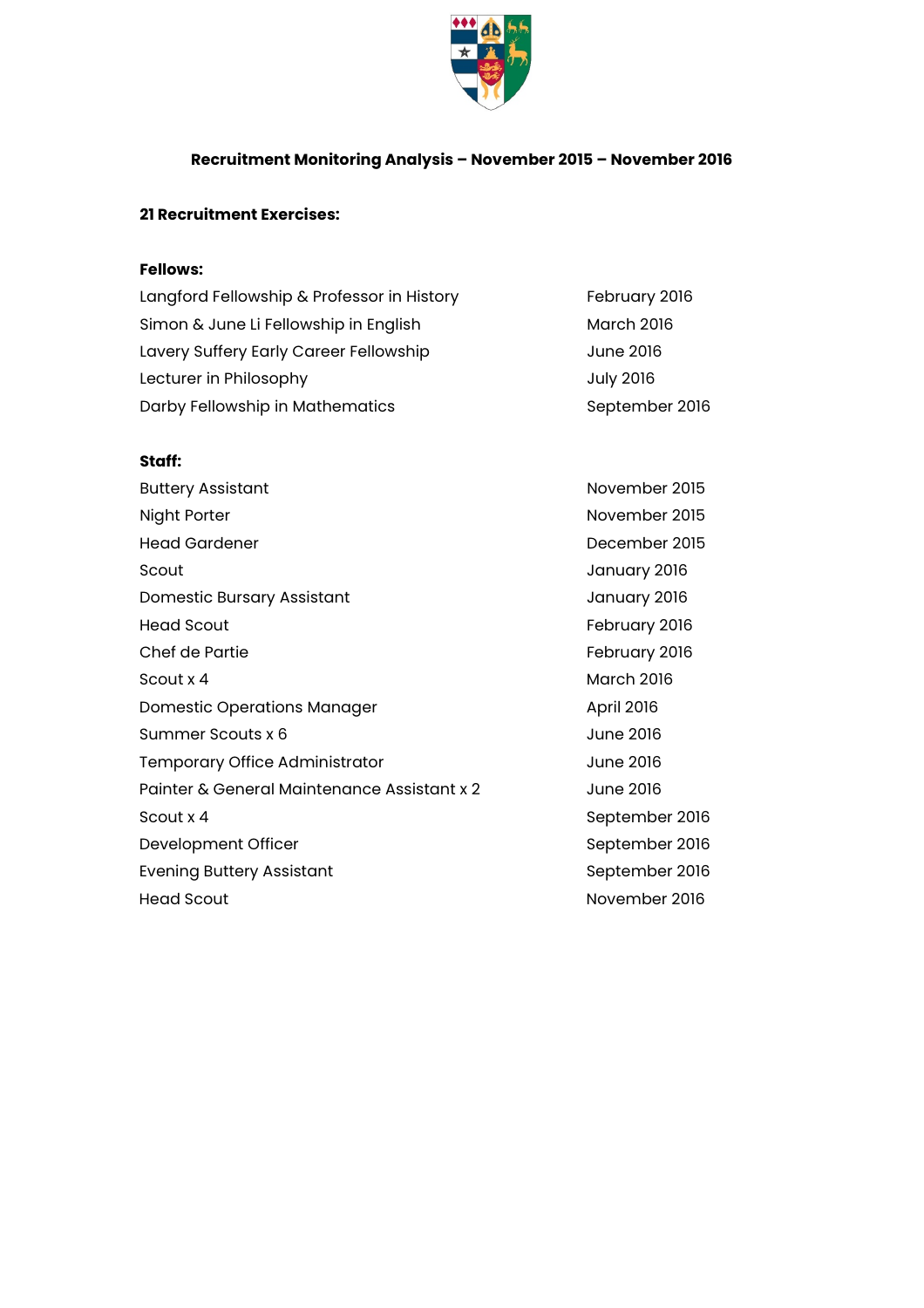

|                             | <b>Applicants</b>                     | <b>Shortlisted</b>       | <b>Appointed</b>                      |
|-----------------------------|---------------------------------------|--------------------------|---------------------------------------|
| <b>Number of Applicants</b> | 253                                   | 96                       | 33                                    |
| Number of RM forms          | 197                                   | 67                       | 23                                    |
| returned                    |                                       |                          |                                       |
|                             |                                       |                          |                                       |
| Females                     | 101                                   | 30                       | 10                                    |
| Males                       | 96                                    | 37                       | 13                                    |
|                             |                                       |                          |                                       |
| Age 18-25                   | 33                                    | 12                       | 9                                     |
| Age 26-30                   | 56                                    | 16                       | 6                                     |
| Age 31-35                   | 32                                    | $\mathbf{1}$             | $\overline{2}$                        |
| Age 36-40                   | 19                                    | 10                       | $\overline{2}$                        |
| Age 41-45                   | 15                                    | 5                        | 1                                     |
| Age 46-50                   | 13                                    | 3                        | $\mathbf{I}$                          |
| Age 51-55                   | 12                                    | 5                        | $\mathbf{I}$                          |
| Age 56-60                   | $\begin{array}{c} \hline \end{array}$ | 3                        | $\mathbf{I}$                          |
| Age 61-65                   | $\mathbf{I}$                          | 1                        | $\mathsf 0$                           |
| Age 66-70                   | $\mathsf 0$                           | $\mathsf 0$              | $\mathsf 0$                           |
| Age 71+                     | $\mathsf 0$                           | $\mathbf 0$              | $\mathsf 0$                           |
| Decline to specify          | $\overline{2}$                        | $\mathbf{I}$             | $\mathsf 0$                           |
|                             |                                       |                          |                                       |
| Married                     | 78                                    | 24                       | 6                                     |
| Civil Partnership           | $\mathsf 0$                           | 0                        | $\mathsf 0$                           |
| Single                      | 119                                   | 43                       | 17                                    |
|                             |                                       |                          |                                       |
| Disability                  | 23                                    | 6                        | $\begin{array}{c} \hline \end{array}$ |
| No Disability               | 174                                   | 61                       | 22                                    |
| Declined to specify         | $\mathsf 0$                           | 0                        | $\mathsf{O}\xspace$                   |
|                             |                                       |                          |                                       |
| Ethnic Origin:              |                                       |                          |                                       |
| White                       | 152                                   | 46                       | 16                                    |
| <b>Black</b>                | $6\,$                                 | $\overline{\mathcal{A}}$ | $\mathbf{I}$                          |
| Asian                       | 21                                    | 10                       | $\overline{\mathcal{L}}$              |
| Arab                        | 1                                     | 1                        | $\mathsf 0$                           |
| Mixed race                  | 12                                    | 6                        | $\overline{2}$                        |
| Other                       | $\mathsf{O}\xspace$                   | $\mathsf 0$              | $\mathbf 0$                           |
| Declined to specify         | $\overline{4}$                        | $\mathsf 0$              | $\mathsf{O}\xspace$                   |
|                             |                                       |                          |                                       |
| Gender Reassignment:        |                                       |                          |                                       |